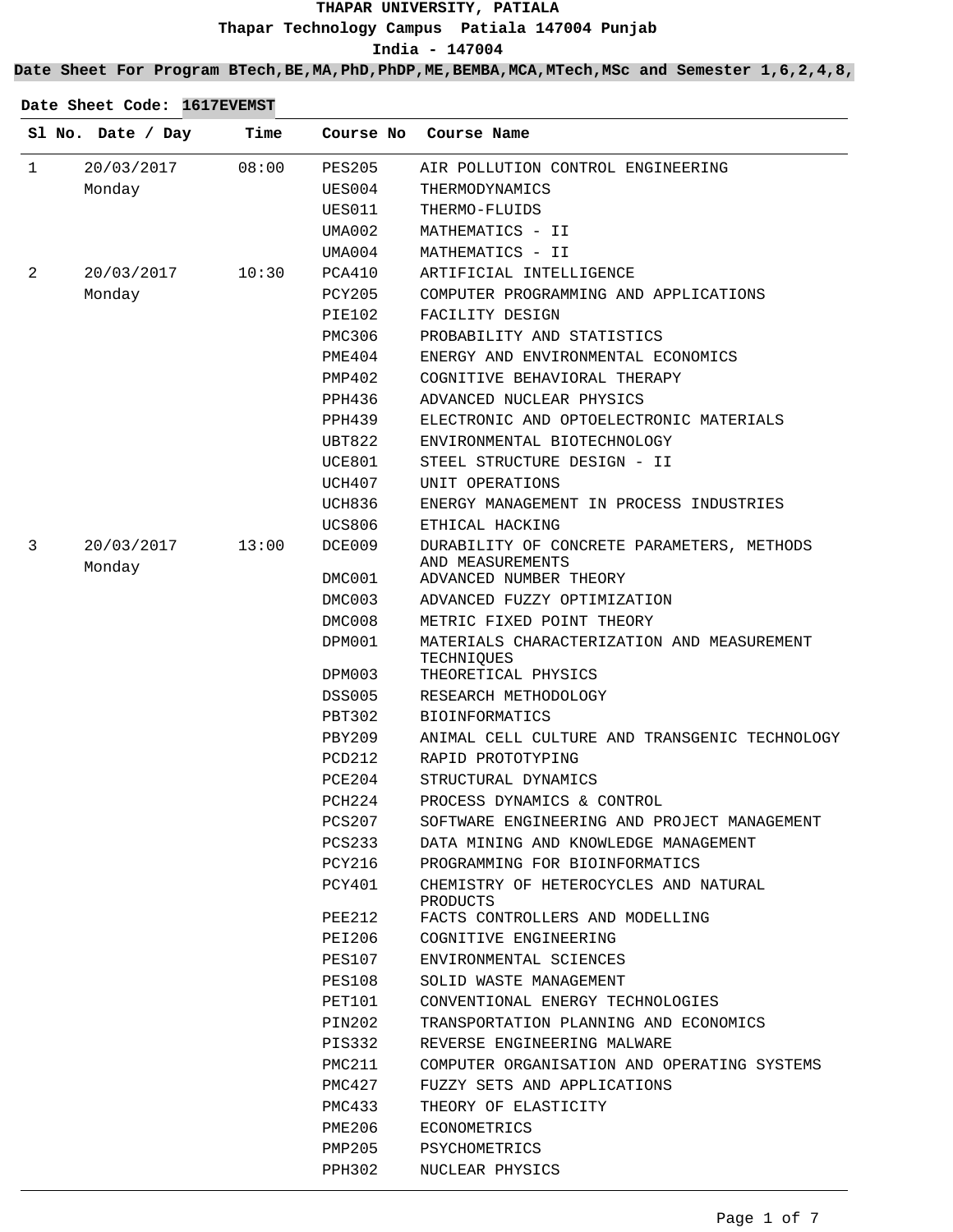**India - 147004**

**Date Sheet For Program BTech,BE,MA,PhD,PhDP,ME,BEMBA,MCA,MTech,MSc and Semester 1,6,2,4,8,**

|   | Sl No. Date / Day     | Time  | Course No     | Course Name                                                |
|---|-----------------------|-------|---------------|------------------------------------------------------------|
| 3 | 20/03/2017            | 13:00 | <b>PSE206</b> | SOFTWARE METRICS AND QUALITY MANAGEMENT                    |
|   | Monday                |       | PTH104        | ADVANCED FLUID MECHANICS                                   |
|   |                       |       | <b>PTH212</b> | FUELS AND COMBUSTION                                       |
|   |                       |       | <b>PVL208</b> | VLSI TESTING AND VERIFICATION                              |
|   |                       |       | <b>PWC203</b> | ADVANCED WIRELESS COMMUNICATION SYSTEMS                    |
|   |                       |       | <b>UCE605</b> | TRANSPORTATION ENGINEERING - II                            |
|   |                       |       | <b>UCH603</b> | TRANSPORT PHENOMENA                                        |
|   |                       |       | UEC613        | LINEAR INTEGRATED CIRCUIT ANALYSIS                         |
|   |                       |       | <b>UEE303</b> | POWER GENERATION AND ASSOCIATED ECONOMICS                  |
|   |                       |       | UEI604        | PROCESS DYNAMICS AND CONTROL                               |
|   |                       |       | UMA006        | INTRODUCTORY MATHEMATICS II                                |
| 4 | 20/03/2017            | 15:30 | UMA007        | NUMERICAL ANALYSIS                                         |
|   | Monday                |       | UMA032        | NUMERICAL AND STATISTICAL METHODS                          |
| 5 | 21/03/2017<br>Tuesday | 08:00 | <b>PES204</b> | WATER AND WASTEWATER TREATMENT TECHNOLOGIES-<br>ΙI         |
|   |                       |       | <b>UES002</b> | SOLID MECHANICS                                            |
|   |                       |       | <b>UES010</b> | SOLIDS AND STRUCTURES                                      |
| 6 | 21/03/2017            | 10:30 | PBC442        | <b>BIOCATALYSIS</b>                                        |
|   | Tuesday               |       | PCA409        | BIG DATA ANALYTICS AND BUSINESS INTELLIGENCE               |
|   |                       |       | PIE101        | NUMERICAL CONTROL OF MACHINE                               |
|   |                       |       | PMC107        | REAL ANALYSIS - I                                          |
|   |                       |       | <b>PME403</b> | ECONOMICS OF EDUCATION AND HEALTH                          |
|   |                       |       | <b>UCE836</b> | ADVANCED CONSTRUCTION MATERIALS                            |
|   |                       |       | <b>UCH802</b> | PROCESS MODELING AND SIMULATION                            |
|   |                       |       | <b>UCS801</b> | SOFTWARE PROJECT MANAGEMENT                                |
|   |                       |       | <b>UEC506</b> | MICROELECTRONICS - IC DESIGN AND FAB                       |
|   |                       |       | <b>UEI841</b> | ADVANCED CONTROL SYSTEMS                                   |
|   |                       |       | UME804        | TURBO-MACHINES                                             |
| 7 | 21/03/2017            | 13:00 | <b>DSS006</b> | FINANCIAL ANALYSIS                                         |
|   | Tuesday               |       | DSS007        | STRATEGIC HR IN GLOBAL ENVIRONMENT                         |
|   |                       |       | <b>DSS008</b> | ADVANCES IN APPLIED PSYCHOLOGY                             |
|   |                       |       | <b>PBT209</b> | FOOD PROCESSING                                            |
|   |                       |       | PBY208        | BIOINFORMATICS AND SYSTEM BIOLOGY                          |
|   |                       |       | PCD209        | ROBOTICS                                                   |
|   |                       |       | PCE203        | PLATES AND SHELLS                                          |
|   |                       |       | PCH217        | ENVIRONMENTAL POLLUTION CONTROL                            |
|   |                       |       | PCS206        | MACHINE LEARNING                                           |
|   |                       |       | PCY215        | MOLECULAR SPECTROSCOPY                                     |
|   |                       |       | PEC339        | IMAGE PROCESSING AND COMPUTER VISION                       |
|   |                       |       | PEE207        | POWER SYSTEM PLANNING AND RESTRUCTURING                    |
|   |                       |       | PEI211        | DIGITAL IMAGE PROCESSING AND ANALYSIS                      |
|   |                       |       | PIS321        | INTRUSION DETECTION AND ANALYSIS                           |
|   |                       |       | PMC210        | DATA STRUCTURES AND ALGORITHMS                             |
|   |                       |       | PME205        | INTERNATIONAL<br>TRADE                                     |
|   |                       |       | PMP204        | PERSONALITY                                                |
|   |                       |       | PPH204        | ELECTRODYNAMICS                                            |
|   |                       |       | PPI323        | PRODUCT DESIGN AND DEVELOPMENT                             |
|   |                       |       | PSE205        | SOFTWARE VERIFICATION AND VALIDATION TESTING               |
|   |                       |       | PTH207        | ADVANCED POWER PLANT ENGINEERING AND<br>INDUSTRIAL UTILITY |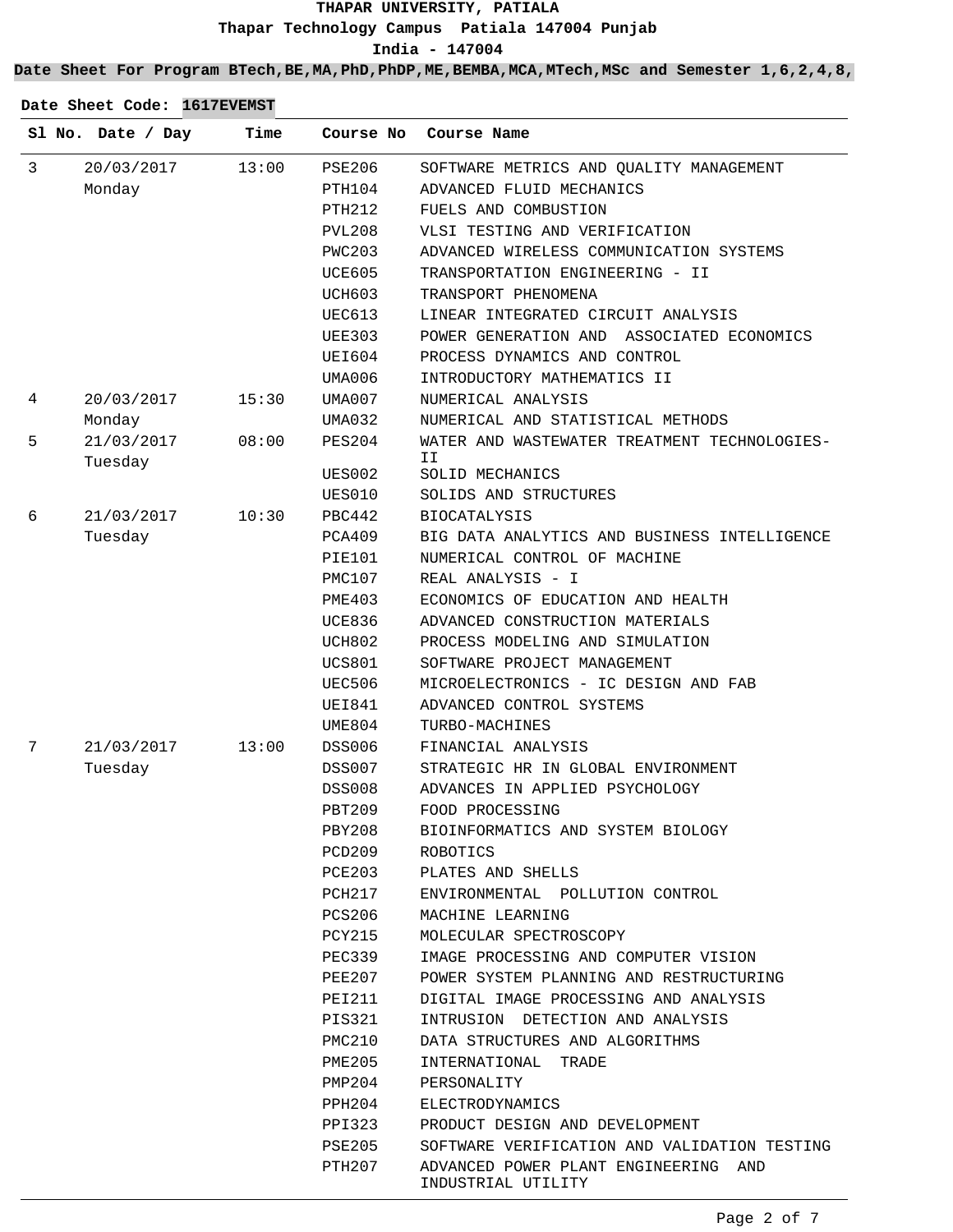**India - 147004**

**Date Sheet For Program BTech,BE,MA,PhD,PhDP,ME,BEMBA,MCA,MTech,MSc and Semester 1,6,2,4,8,**

|    | Sl No. Date / Day       | Time  | Course No          | Course Name                                        |
|----|-------------------------|-------|--------------------|----------------------------------------------------|
| 7  | 21/03/2017              | 13:00 | PVL207             | LOW POWER SYSTEM DESIGN                            |
|    | Tuesday                 |       | UCE604             | CONCRETE STRUCTURE DESIGN - II                     |
|    |                         |       | UCH601             | CHEMICAL REACTION ENGINEERING-II                   |
|    |                         |       | UCS616             | ADVANCED DATA STRUCTURES AND ALGORITHMS            |
|    |                         |       | UEC605             | EMBEDDED SYSTEMS                                   |
|    |                         |       | <b>UEI503</b>      | DIGITAL SIGNAL PROCESSING AND APPLICATIONS         |
|    |                         |       | UEI602             | MICROCONTROLLERS AND APPLICATIONS                  |
|    |                         |       | <b>UIE502</b>      | PRODUCT DESIGN & DEVELOPMENT                       |
|    |                         |       | UME603             | PRODUCT DESIGN AND DEVELOPMENT                     |
|    |                         |       | UTA009             | COMPUTER PROGRAMMING - II                          |
| 8  | 21/03/2017              | 15:30 | UHU005             | HUMANITIES FOR ENGINEERS                           |
|    | Tuesday                 |       | UHU034             | HUMAN VALUES, HUMAN RIGHTS & IPR                   |
| 9  | 22/03/2017<br>Wednesday | 08:00 | <b>PES225</b>      | ENVIRONMENTAL LEGISLATION AND IMPACT<br>ASSESSMENT |
| 10 | 22/03/2017              | 10:30 | PCA408             | MOBILE APPLICATION DEVELOPMENT                     |
|    | Wednesday               |       | PMC402             | ALGEBRA-II                                         |
|    |                         |       | PMP401             | NEUROPSYCHOLOGY                                    |
|    |                         |       | UBT503             | GENETIC AND METABOLIC ENGINEERING                  |
|    |                         |       | UBT803             | REACTION ENGINEERING AND ENZYME TECHNOLOGY         |
|    |                         |       | UCE404             | STRUCTURAL ANALYSIS                                |
|    |                         |       | UCE831             | BRIDGE ENGINEERING                                 |
|    |                         |       | UCH303             | CHEMICAL ENGINEERING THERMODYNAMICS                |
|    |                         |       | UCH845             | POLYMER TECHNOLOGY                                 |
|    |                         |       | UME831             | COMPUTATIONAL FLUID DYNAMICS                       |
|    |                         |       | UME834             | INTERNAL COMBUSTION ENGINES                        |
|    |                         |       | UME837             | POWER PLANT ENGINEERING                            |
|    |                         |       | <b>UME838</b>      | PRINCIPLES OF ROBOTICS ENGINEERING                 |
|    |                         |       | UPH061             | MODERN PHYSICS                                     |
| 11 | 22/03/2017              | 13:00 | PBT210             | IMMUNOLOGY AND IMMUNOTHERAPY                       |
|    | Wednesday               |       | PBY205             | ADVANCED PLANT<br>BIOTECHNOLOGY                    |
|    |                         |       | PCD <sub>208</sub> | MODERN CONTROL OF DYNAMIC SYSTEMS                  |
|    |                         |       | <b>PCE202</b>      | PRE-STRESSED CONCRETE                              |
|    |                         |       | PCH206             | TRANSPORT PHENOMENA                                |
|    |                         |       | PCS205             | BIG DATA ANALYTICS AND BUSINESS INTELLIGENCE       |
|    |                         |       | PCY208             | INDUSTRIAL AND GREEN CHEMISTRY                     |
|    |                         |       | PEC207             | RF DEVICES AND APPLICATIONS                        |
|    |                         |       | PEE206             | POWER SYSTEM OPERATION & CONTROL                   |
|    |                         |       | PEI205             | MICRO-SENSORS AND ACTUATORS                        |
|    |                         |       | PIS207             | FORENSICS AND CYBER LAWS                           |
|    |                         |       | PMC209             | NUMERICAL ANALYSIS                                 |
|    |                         |       | PME204             | MONEY, BANKING AND FINANCIAL MARKETS               |
|    |                         |       | PMP203             | PSYCHOPATHOLOGY                                    |
|    |                         |       | PPH203             | ATOMIC AND MOLECULAR PHYSICS                       |
|    |                         |       | PPI204             | OPERATIONS MANAGEMENT                              |
|    |                         |       | PTH206             | APPLIED SOLAR ENERGY                               |
|    |                         |       | PVL206             | ANALOG IC DESIGN                                   |
|    |                         |       | PWC201             | SPACE TIME WIRELESS COMMUNICATION                  |
|    |                         |       | UBT301             | MICROBIOLOGY                                       |
|    |                         |       | UCE603             | HYDRAULIC ENGINEERING                              |
|    |                         |       |                    |                                                    |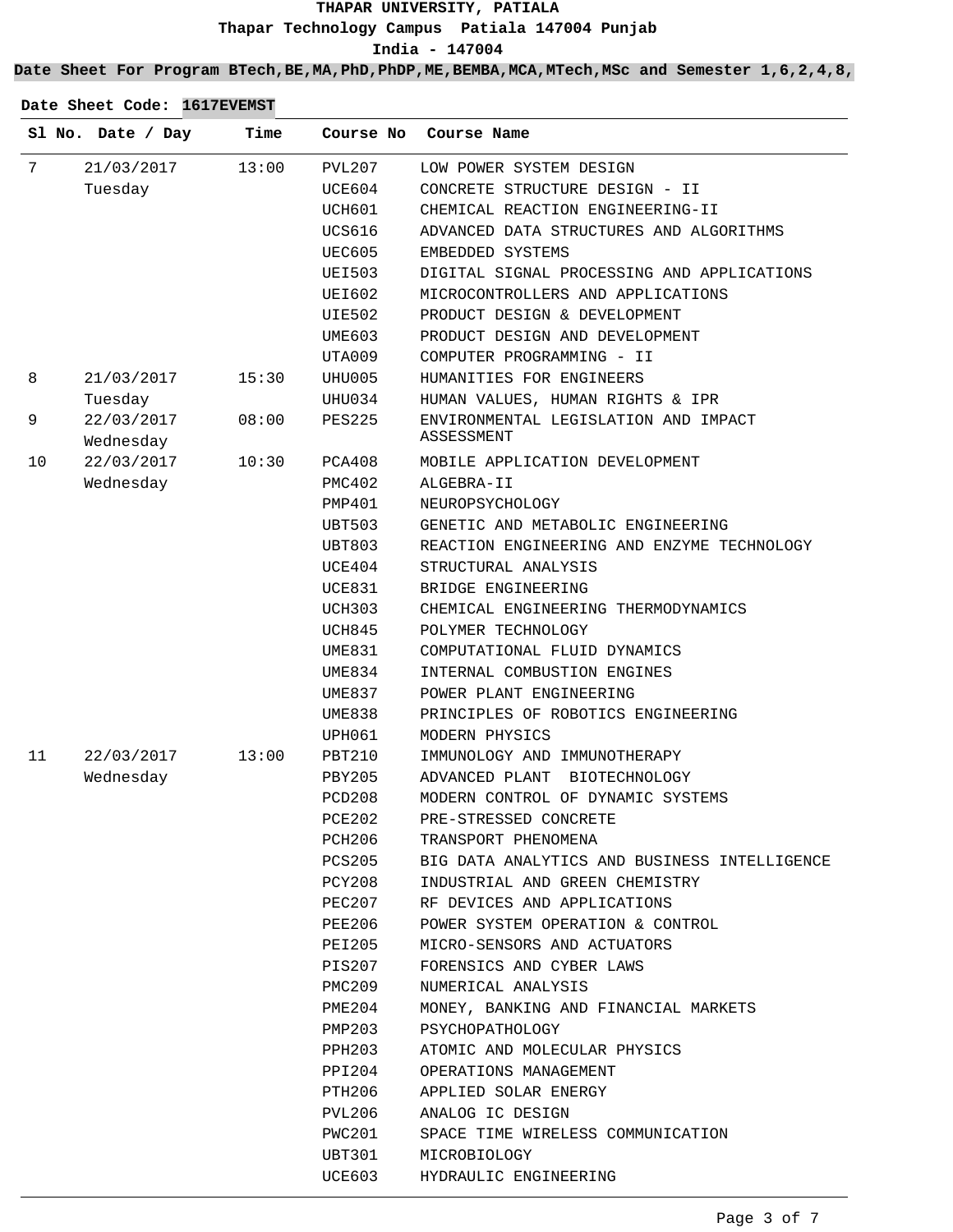**India - 147004**

**Date Sheet For Program BTech,BE,MA,PhD,PhDP,ME,BEMBA,MCA,MTech,MSc and Semester 1,6,2,4,8,**

|    | Sl No. Date / Day | Time  | Course No     | Course Name                                   |
|----|-------------------|-------|---------------|-----------------------------------------------|
| 11 | 22/03/2017        | 13:00 | UCH606        | PROCESS EQUIPMENT DESIGN-II                   |
|    | Wednesday         |       | UCS615        | IMAGE PROCESSING                              |
|    |                   |       | UEC601        | ANTENNA THEORY AND WAVE PROPAGATION           |
|    |                   |       | UEE504        | POWER ELECTRONICS                             |
|    |                   |       | UEE604        | FLEXIBLE AC TRANSMISSION SYSTEMS              |
|    |                   |       | UME503        | INDUSTRIAL METALLURGY AND MATERIALS           |
|    |                   |       | UME836        | OPERATIONS MANAGEMENT                         |
|    |                   |       | UPH001        | PHYSICS                                       |
|    |                   |       | UPH004        | APPLIED PHYSICS                               |
| 12 | 22/03/2017        | 15:30 | UEE505        | ANALOG AND DIGITAL SYSTEMS                    |
|    | Wednesday         |       | <b>UEI303</b> | TECHNIQUES ON SIGNALS AND SYSTEMS             |
| 13 | 23/03/2017        | 08:00 | PES241        | ENVIRONMENTAL HYDRAULICS AND HYDROLOGY        |
|    | Thursday          |       | UEE603        | SWITCHGEAR AND PROTECTION                     |
|    |                   |       | <b>UEI603</b> | MICROELECTRONICS AND ICS                      |
|    |                   |       | UHU001        | COMMUNICATION SKILLS                          |
|    |                   |       | UHU002        | BUSINESS AND TECHNICAL COMMUNICATION          |
|    |                   |       | UHU003        | PROFESSIONAL COMMUNICATION                    |
| 14 | 23/03/2017        | 10:30 | PCA407        | GRAPHICS AND VISUAL COMPUTING                 |
|    | Thursday          |       | PMC401        | FUNCTIONAL ANALYSIS                           |
|    |                   |       | UBT501        | BIOANALYTICAL TECHNIQUES                      |
|    |                   |       | UBT802        | NANO-BIOTECHNOLOGY                            |
|    |                   |       | UCE403        | SURVEYING                                     |
|    |                   |       | UCE834        | ADVANCED TRANSPORTATION ENGINEERING           |
|    |                   |       | UCE844        | REMOTE SENSING AND GIS                        |
|    |                   |       | UCH801        | PROCESS ENGINEERING AND PLANT DESIGN          |
|    |                   |       | UEC403        | CIRCUIT ANALYSIS AND SYNTHESIS                |
|    |                   |       | UEC404        | SIGNALS & SYSTEMS                             |
|    |                   |       | UEE712        | ELECTRICAL ENGINEERING MATERIALS              |
|    |                   |       | UME601        | INDUSTRIAL AUTOMATION                         |
|    |                   |       | UTA002        | MANUFACTURING PROCESSES                       |
| 15 | 23/03/2017        | 13:00 | PBT207        | BIOSTATISTICS AND COMPUTATIONAL BIOLOGY       |
|    | Thursday          |       | PBY202        | BIOPHARMACEUTICAL & PHARMACEUTICAL TECHNOLOGY |
|    |                   |       | PCD206        | COMPUTER INTEGRATED MANUFACTURING SYSTEMS     |
|    |                   |       | PCE201        | FINITE ELEMENT METHODS IN STRUCTURAL ANALYSIS |
|    |                   |       | PCH202        | PROCESS MODELING AND SIMULATION               |
|    |                   |       | PCS106        | PARALLEL AND DISTRIBUTED COMPUTING            |
|    |                   |       | PCS208        | RECOMMENDER SYSTEM                            |
|    |                   |       | PCY203        | ORGANIC REACTION MECHANISMS                   |
|    |                   |       | PEC106        | OPTICAL COMMUNICATION NETWORKS                |
|    |                   |       | PEC215        | DETECTION AND ESTIMATION THEORY               |
|    |                   |       | PEE322        | HVAC AND HVDC TRANSMISSION SYSTEMS            |
|    |                   |       | PEI204        | VIRTUAL INSTRUMENTATION AND APPLICATIONS      |
|    |                   |       | PIN223        | FLEXIBLE PAVEMENTS                            |
|    |                   |       | PIS205        | NETWORK SECURITY AND ETHICAL HACKING          |
|    |                   |       | PMC205        | DATABASE MANAGEMENT SYSTEMS                   |
|    |                   |       | PME203        | MACROECONOMICS-II                             |
|    |                   |       | PMP202        | GUIDANCE AND COUNSELING I                     |
|    |                   |       | PPH201        | CONDENSED MATTER PHYSICS                      |
|    |                   |       | PTH204        | ADVANCED HEAT TRANSFER                        |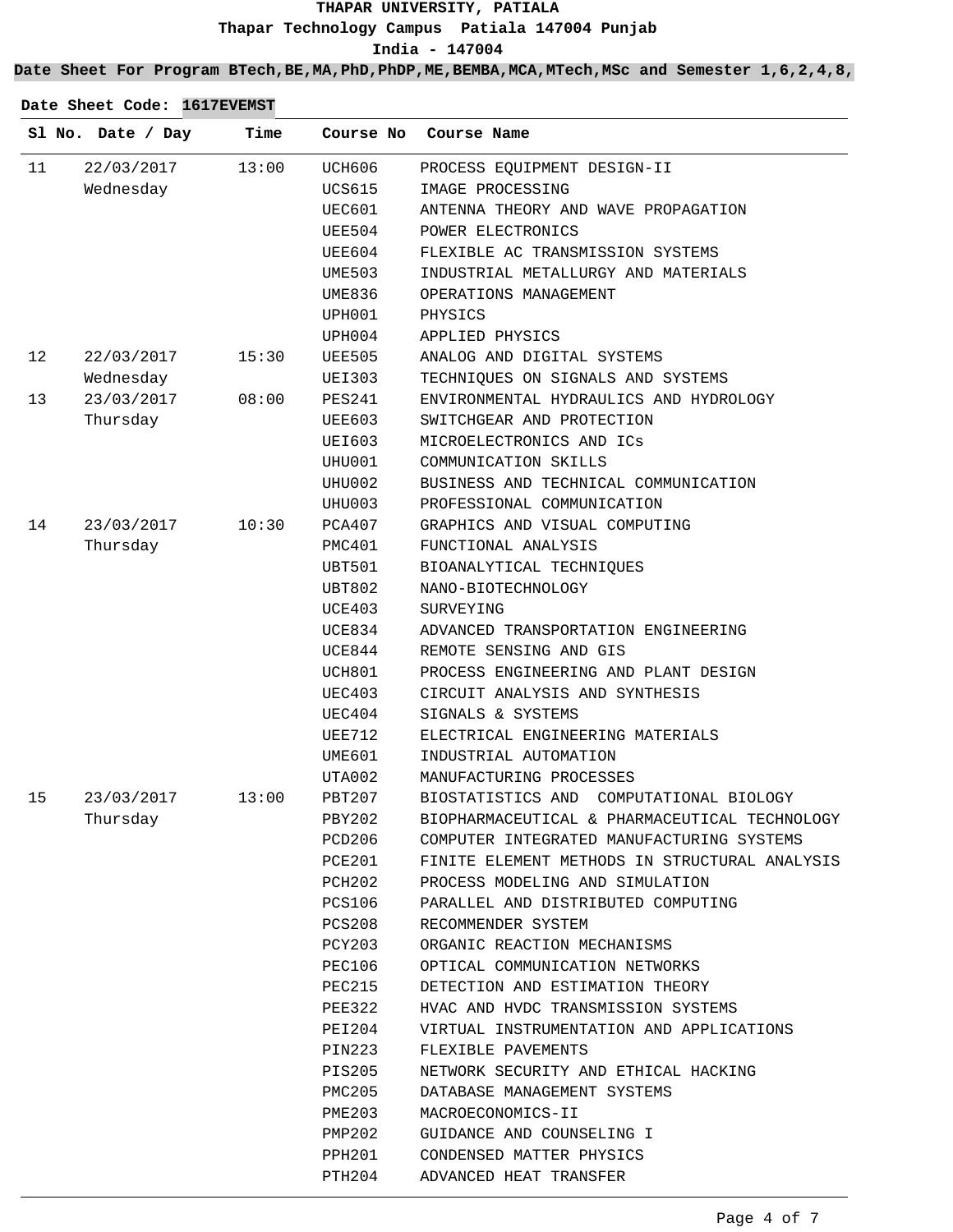**India - 147004**

**Date Sheet For Program BTech,BE,MA,PhD,PhDP,ME,BEMBA,MCA,MTech,MSc and Semester 1,6,2,4,8,**

|    | Sl No. Date / Day | Time  | Course No          | Course Name                                   |
|----|-------------------|-------|--------------------|-----------------------------------------------|
| 15 | 23/03/2017        | 13:00 | <b>PVL203</b>      | VLSI SIGNAL PROCESSING                        |
|    | Thursday          |       | UBT006             | DEVELOPMENTAL BIOLOGY                         |
|    |                   |       | UCH605             | PROCESS UTILITY AND INDUSTRIAL SAFETY         |
|    |                   |       | <b>UCS614</b>      | EMBEDDED SYSTEMS DESIGN                       |
|    |                   |       | UEC001             | ELECTRONIC ENGINEERING                        |
|    |                   |       | UME402             | DYNAMICS OF MACHINES                          |
| 16 | 23/03/2017        | 15:30 | UME408             | MACHINE DESIGN-I                              |
|    | Thursday          |       | UME504             | MACHINE DESIGN                                |
| 17 | 24/03/2017        | 08:00 | <b>PES233</b>      | AIR OUALITY MONITORING AND MODELLING          |
|    | Friday            |       | UEI622             | DATA NETWORKS                                 |
|    |                   |       | UEI623             | OBJECT ORIENTED PROGRAMMING AND APPLICATIONS  |
| 18 | 24/03/2017        | 10:30 | PCA406             | AUTOMATA THEORY AND COMPUTABILITY             |
|    | Friday            |       | <b>PMC426</b>      | NUMBER THEORY AND CRYPTOGRAPHY                |
|    |                   |       | UBT404             | INDUSTRIAL BIOTECHNOLOGY                      |
|    |                   |       | UBT832             | CONCEPTS IN BIOMEDICAL INSTRUMENTATION        |
|    |                   |       | <b>UCE803</b>      | IRRIGATION ENGINEERING                        |
|    |                   |       | UCH844             | PETROLEUM TECHNOLOGY                          |
|    |                   |       | <b>UEE801</b>      | ELECTRIC DRIVES                               |
|    |                   |       | <b>UEI717</b>      | BIO-MEDICAL ENGINEERING                       |
|    |                   |       | <b>UES012</b>      | ENGINEERING MATERIALS                         |
|    |                   |       | <b>UME803</b>      | REFRIGERATION AND AIR CONDITIONING            |
| 19 | 24/03/2017        | 13:00 | PBT206             | MICROBIAL TECHNOLOGY                          |
|    | Friday            |       | PBY201             | DOWNSTREAM PROCESSING                         |
|    |                   |       | PCD202             | COMPUTER AIDED DESIGN                         |
|    |                   |       | PCH <sub>201</sub> | COMPUTATIONAL METHODS IN CHEMICAL ENGINEERING |
|    |                   |       | <b>PCS209</b>      | WEB ANALYTICS AND INTELLIGENCE                |
|    |                   |       | <b>PCS221</b>      | CLOUD INFRASTRUCTURE AND SERVICES             |
|    |                   |       | PCS224             | NATURAL LANGUAGE PROCESSING                   |
|    |                   |       | PCY202             | COORDINATION CHEMISTRY                        |
|    |                   |       | PCY402             | ADVANCED TOPICS IN CHEMISTRY                  |
|    |                   |       | PEC216             | ADVANCED COMPUTER NETWORKS AND PROTOCOLS      |
|    |                   |       | PEC222             | HDL AND SYSTEM C PROGRAMMING                  |
|    |                   |       | PEI201             | BIOMEDICAL INSTRUMENTATION AND TECHNIOUES     |
|    |                   |       | PIN113             | DESIGN OF WATER SUPPLY AND SEWERAGE SYSTEMS   |
|    |                   |       | PIS206             | ADVANCED TOPICS IN INFORMATION SECURITY       |
|    |                   |       | PMC103             | COMPLEX ANALYSIS                              |
|    |                   |       | PME202             | MICROECONOMICS-II                             |
|    |                   |       | PMP201             | INTRODUCTION TO COGNITIVE PSYCHOLOGY          |
|    |                   |       | PPH102             | STATISTICAL MECHANICS                         |
|    |                   |       | PPI201             | ADVANCED MANUFACTURING PROCESSES              |
|    |                   |       | PSE207             | AGILE SOFTWARE DEVELOPMENT APPROACHES         |
|    |                   |       | PTH325             | THERMAL SYSTEMS MODELING AND ANALYSIS         |
|    |                   |       | PVL216             | VLSI SUBSYSTEM DESIGN                         |
|    |                   |       | PVL224             | MOS DEVICE MODELING                           |
|    |                   |       | PWC212             | WIRELESS SECURITY                             |
|    |                   |       | UBT005             | CELL BIOLOGY AND GENETICS                     |
|    |                   |       | UCE602             | FOUNDATION ENGINEERING                        |
|    |                   |       | UCH604             | BIOCHEMICAL ENGINEERING                       |
|    |                   |       | UCS631             | GPU COMPUTING                                 |
|    |                   |       |                    |                                               |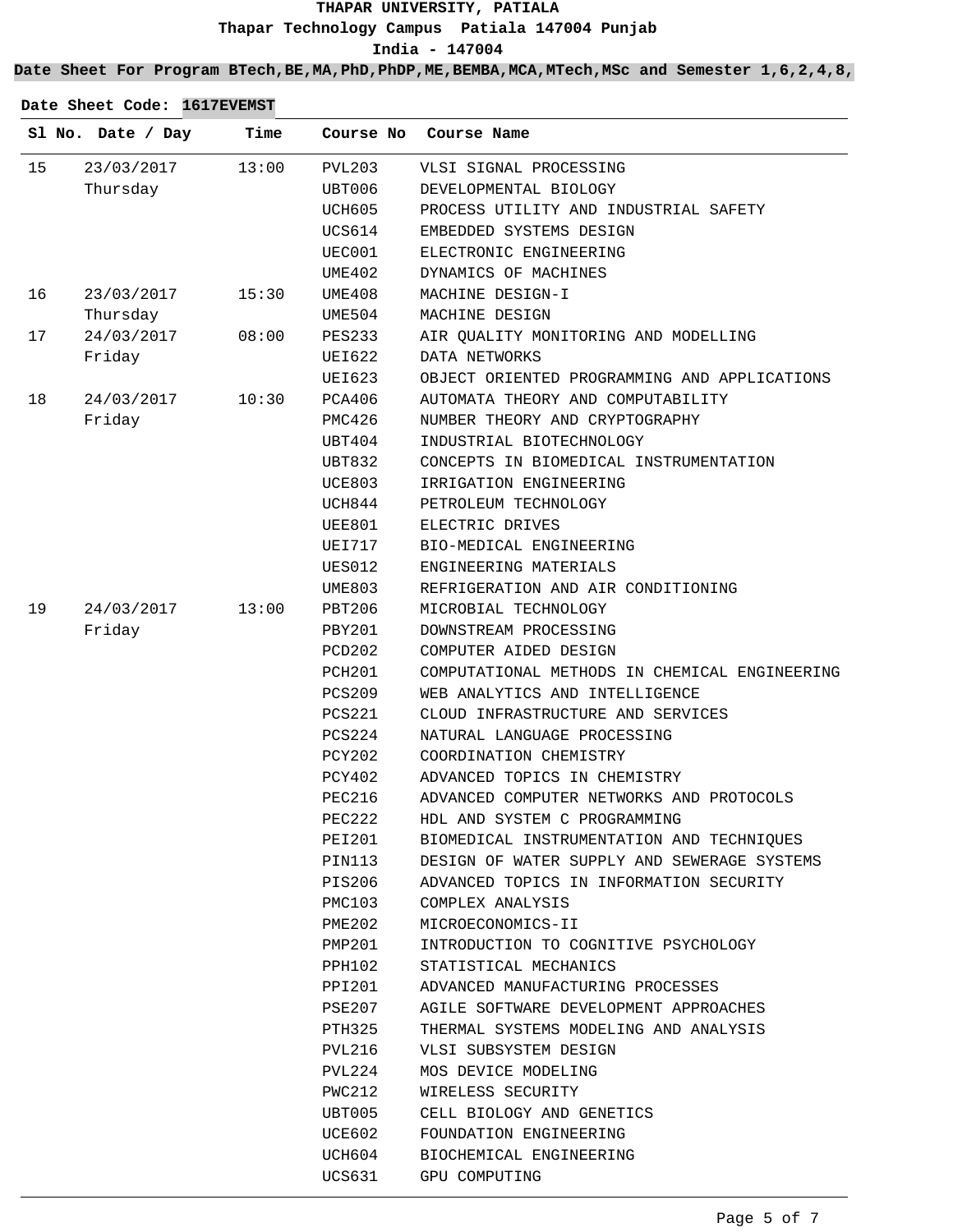**Date Sheet For Program BTech,BE,MA,PhD,PhDP,ME,BEMBA,MCA,MTech,MSc and Semester 1,6,2,4,8,**

|    | Sl No. Date / Day      | Time  | Course No     | Course Name                                             |
|----|------------------------|-------|---------------|---------------------------------------------------------|
| 19 | 24/03/2017             | 13:00 | <b>UCS633</b> | DATA ANALYTICS & VISUALIZATION                          |
|    | Friday                 |       | <b>UCS634</b> | SECURE CODING                                           |
|    |                        |       | UEE602        | POWER SYSTEM ANALYSIS AND STABILITY                     |
|    |                        |       | UEE605        | POWER SYSTEM ANALYSIS AND STABILITY                     |
|    |                        |       | <b>UEI401</b> | ARTIFICIAL INTELLIGENCE TECHNIQUES AND<br>APPLICATIONS  |
|    |                        |       | <b>UES009</b> | MECHANICS                                               |
|    |                        |       | UES031        | FLUID MECHANICS                                         |
|    |                        |       | UIE503        | LEAN MANUFACTURING                                      |
|    |                        |       | UME604        | PRODUCTION AND INVENTORY CONTROL                        |
| 20 | 25/03/2017             | 08:00 | <b>PES214</b> | ENERGY CONSERVATION AND MANAGEMENT                      |
|    | Saturday               |       | UEI504        | MICROPROCESSORS AND APPLICATIONS                        |
|    |                        |       | UTA001        | ENGINEERING GRAPHICS                                    |
|    |                        |       | UTA008        | ENGINEERING DESIGN - I                                  |
| 21 | 25/03/2017<br>Saturday | 10:30 | PMC411        | NUMERICAL METHODS FOR PARTIAL DIFFERENTIAL<br>EOUATIONS |
|    |                        |       | PPH445        | PLASMA PHYSICS AND FUSION REACTOR                       |
|    |                        |       | PPH450        | ELECTROMAGNETIC PROPERTIES OF MATERIALS                 |
|    |                        |       | <b>UBT801</b> | BIOSAFETY, BIOETHICS AND IPR                            |
|    |                        |       | UCH406        | FLUID AND PARTICLE MECHANICS                            |
|    |                        |       | <b>UCS406</b> | DATA STRUCTURES AND ALGORITHMS                          |
|    |                        |       | <b>UEC309</b> | MICROPROCESSORS                                         |
|    |                        |       | <b>UEC405</b> | MICROPROCESSORS AND THEIR APPLICATIONS                  |
|    |                        |       | UEC603        | MICROCONTROLLERS & EMBEDDED SYSTEMS                     |
|    |                        |       | UEE405        | NETWORK THEORY AND DESIGN                               |
|    |                        |       | <b>UEI302</b> | SENSORS AND SIGNAL CONDITIONING                         |
|    |                        |       | <b>UEI304</b> | SENSORS AND SIGNAL CONDITIONING                         |
|    |                        |       | UME802        | MECHATRONICS                                            |
| 22 | 25/03/2017             | 13:00 | DMC007        | RESEARCH METHODOLOGY                                    |
|    | Saturday               |       | DMC013        | RESEARCH METHODOLOGY                                    |
|    |                        |       | PBC201        | BIOENERGETICS AND INTERMEDIARY METABOLISM               |
|    |                        |       | PCD312        | COMPUTATIONAL FLUID DYNAMICS                            |
|    |                        |       | <b>PCE211</b> | ADVANCED BRIDGE DESIGN                                  |
|    |                        |       | <b>PCY212</b> | SYNTHETIC AND NATURAL POLYMERS                          |
|    |                        |       | PCY214        | <b>BIOFUELS</b>                                         |
|    |                        |       | PMC201        | REAL ANALYSIS - II                                      |
|    |                        |       | PMC207        | REAL ANALYSIS - II                                      |
|    |                        |       | PPI103        | <b>QUALITY ENGINEERING</b>                              |
|    |                        |       | UBT004        | BIOCHEMISTRY I                                          |
|    |                        |       | UCE601        | SEWERAGE AND SEWAGE TREATMENT                           |
|    |                        |       | <b>UCH602</b> | MASS TRANSFER-II                                        |
|    |                        |       | UCS641        | CLOUD COMPUTING                                         |
|    |                        |       | UCS643        | CYBER FORENSICS                                         |
|    |                        |       | UCS736        | CLOUD COMPUTING                                         |
|    |                        |       | UCS871        | NATURAL LANGUAGE PROCESSING                             |
|    |                        |       | <b>UME502</b> | AUTOMOBILE ENGINEERING                                  |
|    |                        |       | UML602        | NATURAL LANGUAGE PROCESSING                             |
| 23 | 25/03/2017<br>Saturday | 15:30 | UCE802        | EARTHOUAKE RESISTANT DESIGN                             |
| 24 | 27/03/2017             | 08:00 | UCB008        | APPLIED CHEMISTRY                                       |